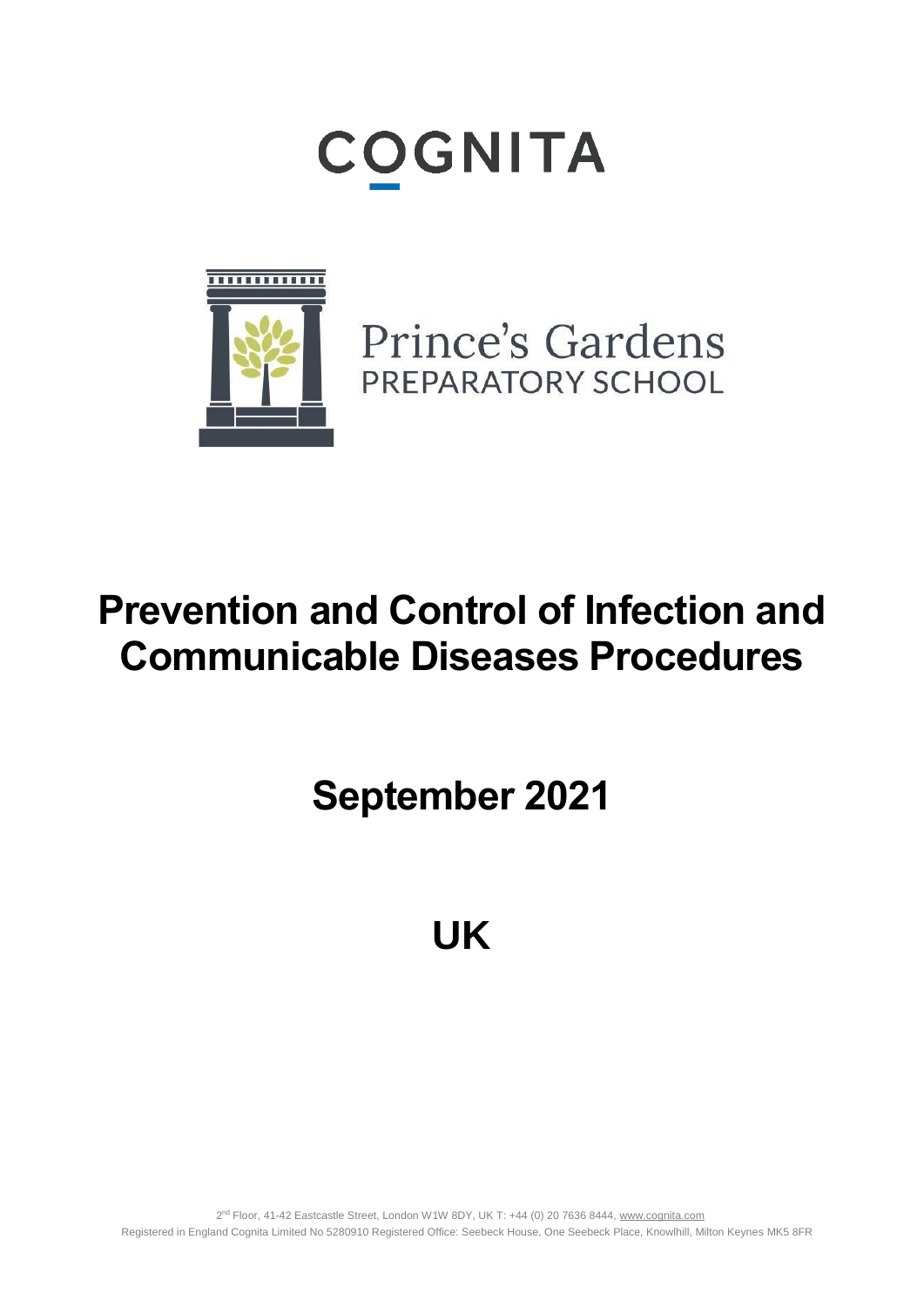#### **KEY FACTS:**

- **Infectious diseases are a major cause of illness among children going to school**
- **Social distancing and handwashing is the single most important point of infection control**
- **Teaching children the skills of handwashing and cough etiquette is essential in breaking the chain of infection**
- **It is important that any pupils or staff who are unwell should not attend school and only return once recovered**

• **This policy applies to all pupils, including those in the Early Years.**

## **1 Procedures**

- The school will follow Public Health Guidance Document Health Protection in Schools and other childcare facilities - published September 2017 (last updated February 2018). This is in line with the Practice Guidance for the Early Years Foundation Stage (2008), and subsequent revised Framework (2014) and Independent Schools Standards Regulations 2014 (ISSR). This guidance provides advice on preventing the spread of infections, which diseases to vaccinate for, how long to keep children away from school and several infections.
- 1.2 The Public Health Guidance Document Health Protection in Schools and other childcare facilities document gives clear guidance including recommended periods for pupils to be kept away from school or nursery, covering the following areas within nine chapters:
	- Chapters 1 and 2 Introduction and infections in childcare settings
	- Chapter 3 Prevention and Control
	- Chapter 4 What to do if you suspect an outbreak of infection
	- Chapter 5 Immunisation
	- Chapter 6 Cleaning the Environment
	- Chapter 7 Staff Health
	- Chapter 8 Pets and Animal contact
	- Chapter 9 Managing specific infectious diseases
	- Appendices
	- Exclusion table

#### **2 Infections in Childcare settings**

- 2.1 Micro-organisms such as bacteria, viruses and fungi are everywhere and commonly do not cause infection (and can even be beneficial). However, some do cause infection resulting in symptoms such as fever and sickness. Infections in children are common. This is because a child's immune system is immature. Added to this, young children often have close contact with their friends, for example through play, and lack good hygiene habits, making it easier for infections to be passed on. Many diseases can spread before the individual shows any symptoms at all (during the infectious period). For example a pupil with chickenpox is infectious to others 1 to 2 days before the rash appears.
- 2.2 Infection prevention and control measures aim to interrupt the cycle of infection by promoting the routine use of good standards of hygiene so that transmission of infection is reduced overall. This is usually through:
	- immunisation of pupils and staff
	- good hand washing
	- making sure the environment is kept clean
- 2.3 Where a case of infection is known, measures aim to reduce or eliminate the risk of spread through information and prompt exclusion of a case.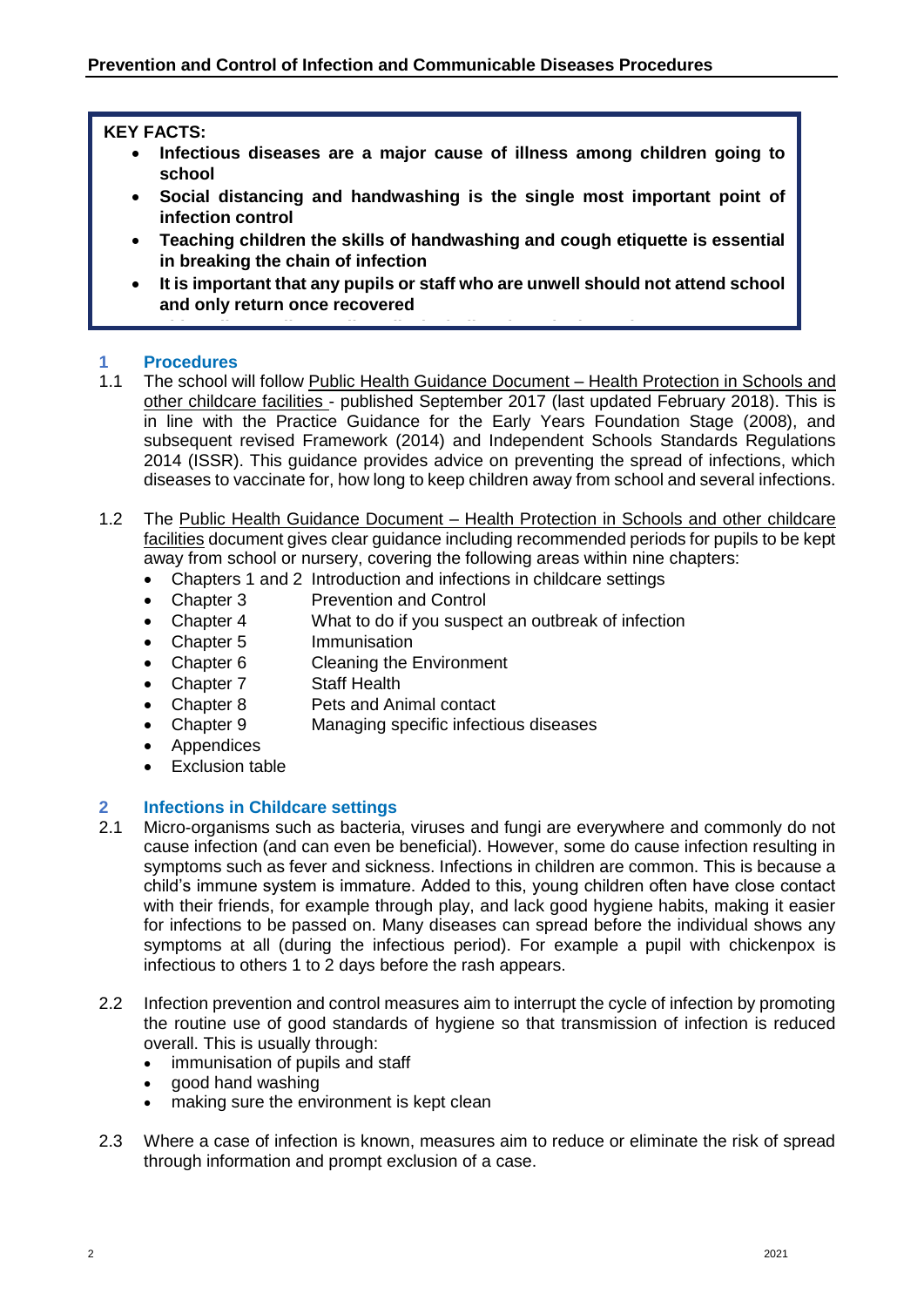#### **3 Prevention and Control**

#### 3.1 **Social Distancing –**

- 3.2 **Handwashing** Handwashing is one of the most important ways of controlling the spread of infections, especially those that cause diarrhoea and vomiting and respiratory disease. Recommend use of liquid soap, warm water and paper towels. Always wash hands after using the toilet, before eating or handling food, and after handling animals. All cuts and abrasions should be covered with waterproof dressings.
- 3.3 **Coughing and Sneezing** Pupils and adults should be encouraged to cover their mouths and nose with a tissue. Wash hands after using or disposing of tissues. Should tissues not be available pupils and adults should cough or sneeze into their elbow crease/upper arm, not cough or sneeze into their hands or wipe their nose on their lower arm sleeve. If they do sneeze or cough into their hands by mistake they must wash them as quickly as possible, touching few things as possible.
- 3.4 **Personal Protective Equipment** Disposable non-powdered vinyl or latex free CE marked gloves and disposable plastic aprons must be worn where there is a risk of splashing or contamination with blood/body fluids (for example nappy or pad changing). Goggles should be available for use if there is risk of splashing to the face. Correct PPE as per the manufacturer's instructions should be used when handling cleaning chemicals or managing bodily fluids.
- 3.5 **Isolation Area –** Identification of an isolation area is required which may need to be used during outbreaks of infection. This should be an area close to an exit to reduce the likelihood of transmission within the school. It should also be close to a toilet and handwashing facilities which can then be used exclusively by those using the isolation area.
- 3.6 **Cleaning contract**  Essential elements of a comprehensive cleaning contract include daily, weekly and periodic cleaning schedules, based on national guidance. A proper colour coding system is recommended by the Health and Safety Executive. Colour-coded equipment should be used in different areas with separate equipment for kitchen, toilet, classroom and office areas (red for toilets and wash rooms; yellow for hand wash basins and sinks; blue for general areas and green for kitchens). Cloths should be disposable (or if reusable, disinfected after use). Cleaning solutions should be stored in accordance with Control of Substances of Hazardous to Health (COSHH), and cleaning equipment changed and decontaminated regularly. Consideration should be given to situations where additional cleaning will be required including during term time (for example in the event of an outbreak) and how the school might carry this out. A nominated member of staff should be chosen to monitor cleaning standards and discuss any issues with cleaning staff.
- 3.7 **Toys and equipment** Toys can easily become contaminated with organisms from infected children so it is important that a written schedule is in place for regular cleaning. The cleaning schedule should identify who, what, when and how toys should be cleaned and be monitored. If toys are shared, it is strongly recommended that only hard toys are made available because they can be wiped clean after play. The condition of toys and equipment should be part of the monitoring process and any damaged item that cannot be cleaned or repaired should be discarded. Soft modelling and play dough should be replaced regularly or whenever they look dirty and should be included in the schedule.

Sandpits should be securely covered when not in use to protect from animals contaminating the sand. Sand should be changed regularly; 4 weekly for indoor sandpits and as soon as it becomes discoloured or malodorous for outdoor sandpits. Sand should be sieved (indoor) or raked (outdoor) regularly to keep it clean. The tank should be washed with detergent and water, and dried before refilling with sand. Water play troughs or receptacles should be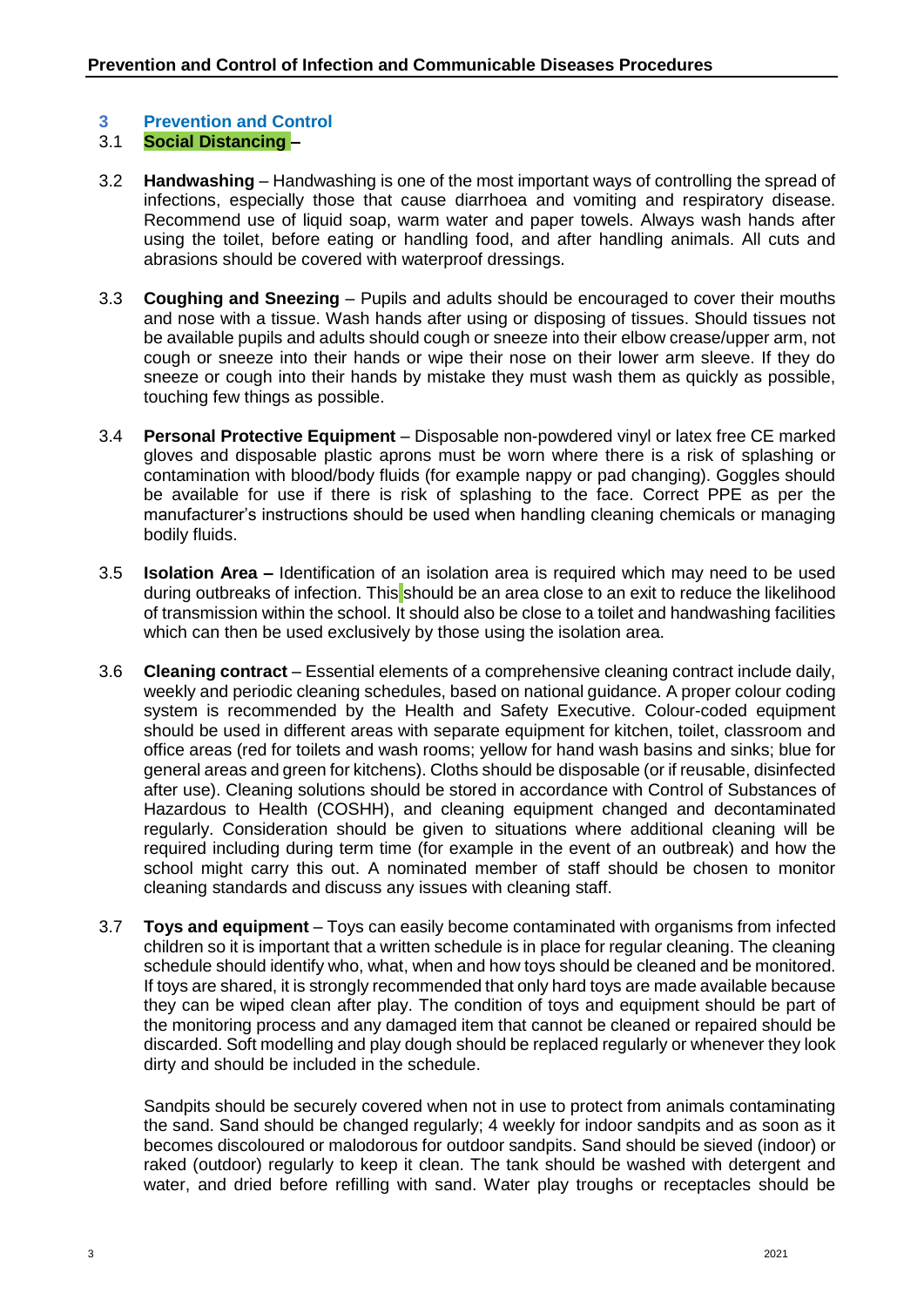emptied, washed with detergent and hot water and dried and stored inverted when not in use. The water should be replenished either daily or twice daily when in use and it should always be covered when not in use.

- 3.8 **Cleaning of blood and body fluid spillages** All spillages of blood, faeces, saliva, vomit, nasal and eye discharges should be cleaned up immediately (always wearing PPE). When spillages occur, clean using a product that combines both a detergent and a disinfectant. Use as per manufacturer's instructions and ensure it is effective against bacteria and viruses and suitable for use on the affected surface. Never use mops for cleaning up blood and body fluid spillages – use disposable paper towels and discard clinical waste appropriately. A spillage kit should be available for blood spills.
- 3.9 **Managing cuts, bites and nosebleeds** Staff should be aware of the school first aid policy and manage situations such as cuts, bites and bleeds according to that policy. This includes the identification and training of nominated first aiders for the school.

If a bite does not break the skin:

- 1. Clean with soap and water.
- 2. No further action is needed.

If a bite breaks the skin:

- 1. Clean immediately with soap and running water.
- 2. Record incident in accident book.

Seek medical advice as soon as possible (on the same day): to treat potential infection to protect against hepatitis B, for reassurance about HIV.

- 3.10 **Sanitary facilities** A hand wash basin with warm running water along with a mild liquid soap, preferably wall mounted with disposable cartridges, should be available. Bar soap should not be used. Disposable paper towels next to basins in wall mounted dispensers, together with a nearby foot-operated waste paper bin. Toilet paper should be available in each cubicle. Suitable sanitary disposal facilities should be provided where there are female staff and pupils aged 9 or over (junior and senior age groups).
- 3.11 **Dealing with contaminated clothing** Clothing of either the child or the first-aider may become contaminated with blood or body fluids. Clothing should be removed as soon as possible and placed in a plastic bag and sent home with the child with advice for the parent on how to launder the contaminated clothing.
- 3.12 **Clinical Waste** Always segregate clinical and domestic waste. Used nappies/pads, gloves, aprons and soiled dressings should be stored in correct clinical waste bags or foot-operated bins. All clinical waste must be removed by a registered waste contractor. All clinical waste bags should be less than two-thirds full and store in a dedicated, secure area whilst awaiting collection.

#### **4 Female Staff – Pregnancy**

- 4.1 It should be noted that the greatest risk to pregnant women from such infections comes from their own household rather than the workplace. However, if a pregnant woman develops a rash, or is in direct contact with someone with a rash who is potentially infectious, she should consult her doctor or midwife.
	- **Chickenpox** can affect the pregnancy if a woman has not already had the infection. The GP and midwife should be informed promptly. A blood test may be arranged to check immunity if it isn't already known. Shingles is caused by the same virus as chickenpox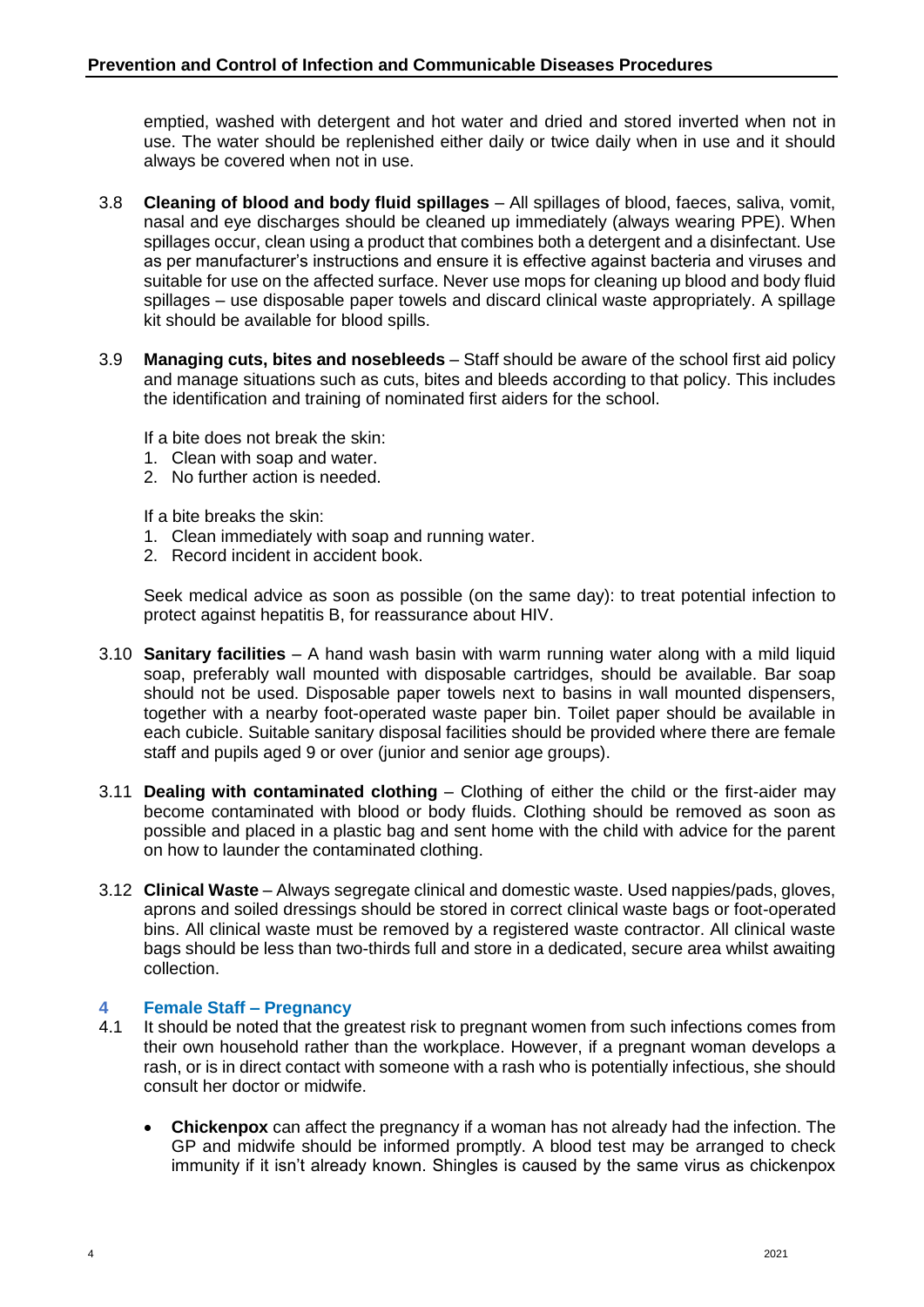therefore anyone who has not had chickenpox is potentially vulnerable to the infection if they have close contact with a case of shingles.

- **German measles (rubella),** If a pregnant woman comes into contact with German measles she should inform her GP and midwife immediately. The infection may affect the developing baby if the woman is not immune and is exposed in early pregnancy. All female staff under the age of 25 years, working with young children, should have evidence of 2 doses of MMR vaccine or a positive history of Rubella.
- **Slapped cheek disease (parvovirus B19),** can occasionally affect an unborn child if exposed early in pregnancy. The pregnant woman should inform their midwife promptly.
- **Measles** during pregnancy can result in early delivery or even loss of the baby. If a pregnant woman is exposed, the midwife should be informed immediately. All female staff under the age of 25 years, working with young children, should have evidence of 2 doses of MMR vaccine or a positive history of measles.

## **5 Vulnerable Groups at Particular Risk from Infection**

- 5.1 Some children have impaired immune defence mechanisms in their bodies (known as immuno-compromised) and hence will be more likely to acquire infections. Also, the consequence of infection in the immuno-compromised is likely to be significantly more serious than in those with a properly functioning immune system (known as immunocompetent). Impaired immunity can be caused by certain treatments such as those for leukemia or other cancers, like cytotoxic therapy and radiotherapy. Other treatments such as high doses of steroids, enteral feeding and others, may also have a similar effect. Children and carers will have been fully informed by their doctor. There are also some rare diseases, which can reduce the ability of a person to fight off infection. Usually nurseries and schools are aware of such vulnerable children through information given by their parents or guardians.
- 5.2 If a vulnerable child is thought to have been exposed to a communicable disease, chickenpox or measles in the school setting, parents or carers of that child should be informed promptly so that they can seek further medical advice from their GP or specialist, as appropriate. It is important that these children are also made known to the school nurse or first aid coordinator on entry to the school.

#### **6 Pets and Animal contact**

- 6.1 Pets and other animals in school can enhance the learning environment. However, contact with animals can pose a risk of infection including gastro-intestinal infection, fungal infections and parasites. Some people, such as pregnant women and those with a weakened immune system, are at greater risk of developing a severe infection. However, sensible measures can be taken to reduce the risk of infection to the children and to staff. Only mature and toilet trained pets should be considered and the Head should ensure that a knowledgeable person is responsible for the animal. There should be a written agreement within the school detailing:
	- the types of animals allowed in the school
	- how to manage them and permitted behavior whilst on the premises
	- where they can go and where they cannot got when in the school
	- any insurance liability of owners and handlers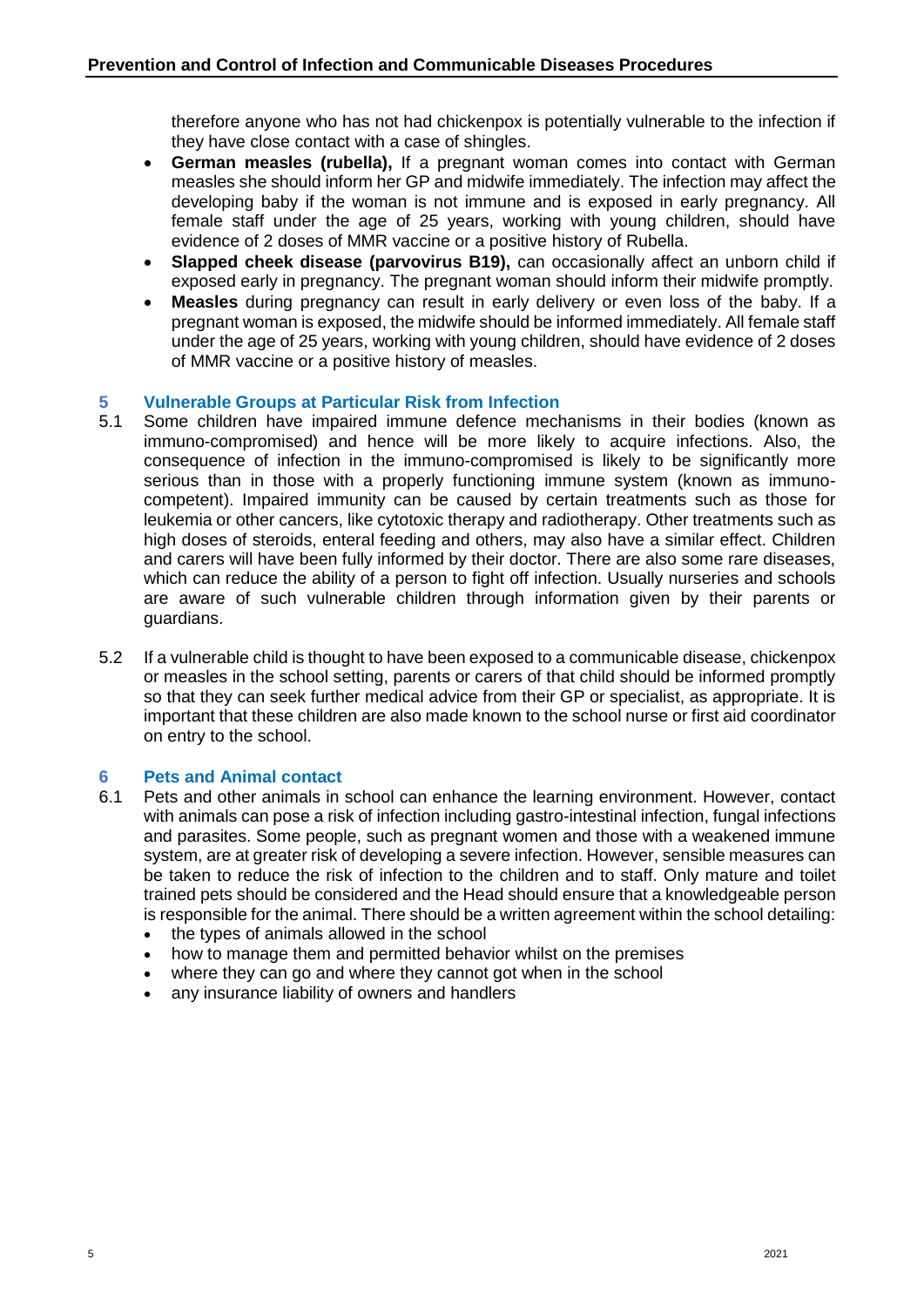6.2 Animals should always be supervised when in contact with the children and those handling animals advised to wash their hands immediately afterwards. Animals should have recommended treatments and immunisations, be regularly groomed (including claws trimmed) and checked for signs of infection. Bedding should be laundered regularly. Cat litter trays should be cleaned daily wearing disposable gloves. It should not be placed near food preparation, storage or eating areas. Wash hands immediately after removing gloves but pregnant staff members should not carry out this task because of the risk of toxoplasmosis. Feeding areas should be kept clean and their food stored away from human food. Food not consumed in 20 minutes should be taken away or covered to prevent attracting pests.

### **7 Visits to Petting Farms and Zoos**

- The school will emphasise the importance of hand hygiene during and after the visit and check that the farm has easily accessible hand washing facilities. Educate pupils not to eat, drink or put fingers in their mouths except when in designated eating areas and after they have washed their hands. Check that the farm is well managed. Drinking taps should be clearly marked and sited in a clean area away from the animals.
- 7.2 If children are allowed to handle or feed the animals, ask them not to put their faces against the animals or put their hands in their own mouths afterwards. Check that children wash and dry their hands thoroughly after contact with animals and particularly before eating and drinking. Younger children should be supervised. Food should only be taken in the designated picnic areas. Children should be reminded not to eat anything which may have fallen on the ground. They should not eat or drink unpasteurised products like milk, cheese or ice-cream, or taste animal feed stuff such as silage and concentrates. Manure or slurry presents a particular risk of infection and children should be warned against touching it. If they do, ensure hands are promptly washed and dried. Ask all the children to wash and dry their hands before leaving. Ensure that they are as free as possible from faecal material.

#### **8 Water Based Activities**

- 8.1 There is a risk of infection associated with any water-based activity on rivers, canals and freshwater docks, and also with the collection of specimens from ditches, streams and ponds. Water-based activities should only be undertaken at approved residential centres. Exercises such as 'capsize drill' and 'rolling' should ideally be practiced in swimming pools and never in stagnant or slow-moving natural bodies of water. Children and staff should cover all cuts, scratches and abrasions with a waterproof dressing prior to the activity. Do not eat or drink immediately after water-based activities until after hands have been washed. The use of appropriate footwear is recommended to reduce the risk of cuts to the feet. Pupils and staff should always wash or shower after canoeing or rowing. Anyone taking part in water based activities who becomes ill within 3 to 4 weeks of the activity is advised to seek medical advice.
- 8.2 It should be made clear to parents and carers that if their child becomes ill following participation in outdoor or water-based activities, the treating doctor should be made aware of the child's participation in these activities. Babies or children shouldn't swim in public swimming pools for 2 weeks after diarrhoea and vomiting has stopped.

#### **9 Contact Sports and Swimming**

#### 9.1 Contact Sports

• Some body contact sports may pose particular problem. Herpes gladiatorum or 'scrumpox' is a Herpes simplex infection that has been associated with rugby, judo or wrestling but other viral fungal and bacterial infections can also be transmitted by close skin to skin contact, including staphylococcal infections and molluscum contagiosum. Exclude players with uncovered skin legions that may pose a risk to others.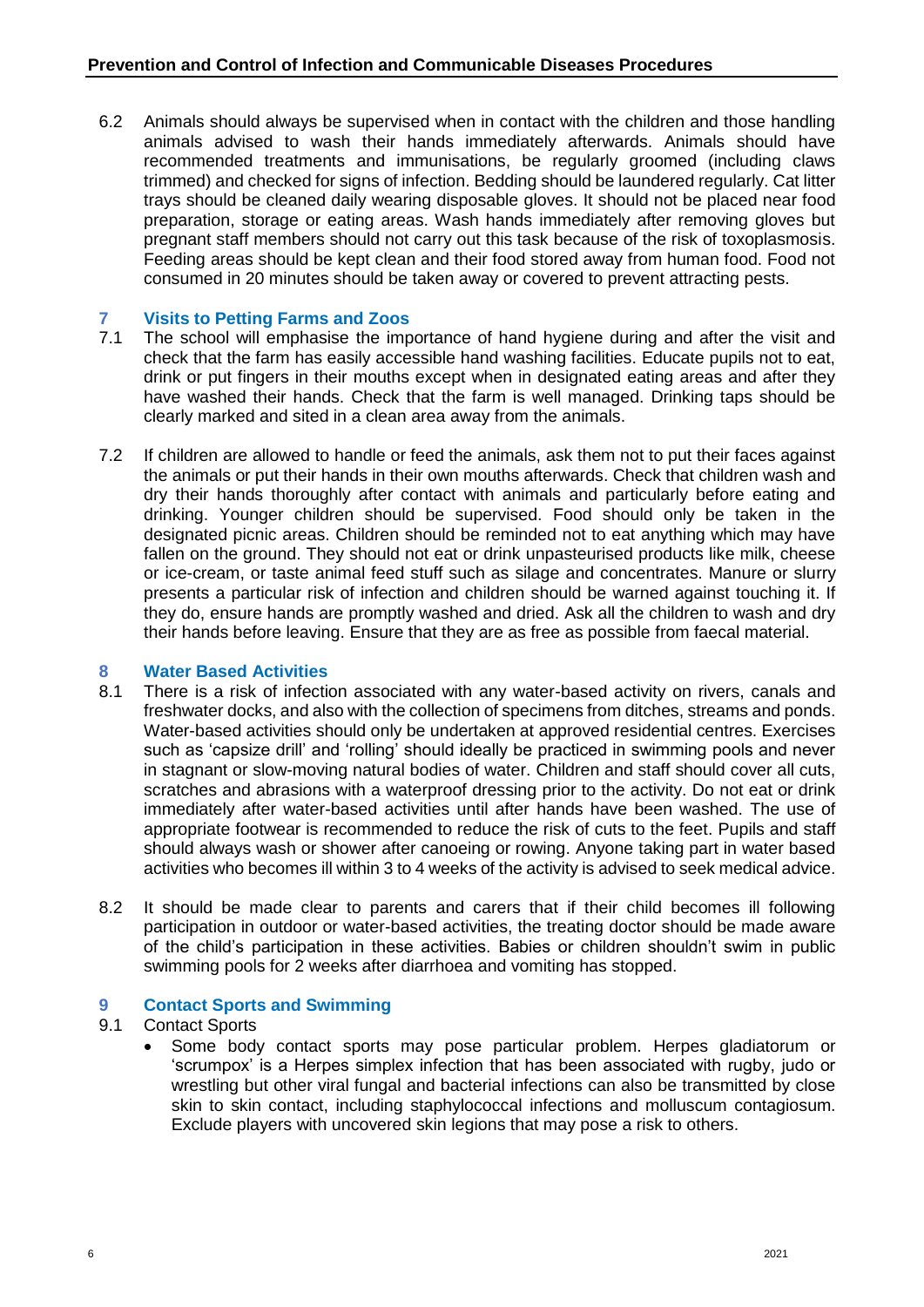#### **10 Swimming**

- Pupils with open wounds, skin, chest, ear or eye infection should not swim until it has completely cleared
- Pupils with Cryptosporidiosis (diarrheal disease) should be excluded from swimming for two weeks after the diarrhea has settled
- Pupils with verrucae should have these covered in swimming pools, gymnasiums and changing rooms.

#### **11 Managing specific infectious diseases**

- 11.1 Chapter 9 of Public Health Guidance Document Health Protection in Schools and other childcare facilities lists 37 of the specific infections that are found in school settings, and the school will follow this published quidance in relation to any of those listed below:
	- [Athlete's Foot](https://www.gov.uk/government/publications/health-protection-in-schools-and-other-childcare-facilities/chapter-9-managing-specific-infectious-diseases#athletes-foot)
	- [Chicken pox \(shingles\)](https://www.gov.uk/government/publications/health-protection-in-schools-and-other-childcare-facilities/chapter-9-managing-specific-infectious-diseases#chicken-pox-shingles)
	- [Cold sores](https://www.gov.uk/government/publications/health-protection-in-schools-and-other-childcare-facilities/chapter-9-managing-specific-infectious-diseases#cold-sores)
	- **[Conjunctivitis](https://www.gov.uk/government/publications/health-protection-in-schools-and-other-childcare-facilities/chapter-9-managing-specific-infectious-diseases#conjunctivitis)**
	- [Food poisoning](https://www.gov.uk/government/publications/health-protection-in-schools-and-other-childcare-facilities/chapter-9-managing-specific-infectious-diseases#food-poisoning)
	- **[Giardia](https://www.gov.uk/government/publications/health-protection-in-schools-and-other-childcare-facilities/chapter-9-managing-specific-infectious-diseases#giardia)**
	- **[Salmonella](https://www.gov.uk/government/publications/health-protection-in-schools-and-other-childcare-facilities/chapter-9-managing-specific-infectious-diseases#salmonella)**
	- [Typhoid and Paratyphoid fever](https://www.gov.uk/government/publications/health-protection-in-schools-and-other-childcare-facilities/chapter-9-managing-specific-infectious-diseases#typhoid-and-paratyphoid-fever)
	- [E. coli \(verocytotoxigenic or VTEC\)](https://www.gov.uk/government/publications/health-protection-in-schools-and-other-childcare-facilities/chapter-9-managing-specific-infectious-diseases#e-coli-verocytotoxigenic-or-vtec)
	- [Gastroenteritis \(causes of\)](https://www.gov.uk/government/publications/health-protection-in-schools-and-other-childcare-facilities/chapter-9-managing-specific-infectious-diseases#gastroenteritis-causes-of)
	- **[Bacillary Dysentery \(Shigella\)](https://www.gov.uk/government/publications/health-protection-in-schools-and-other-childcare-facilities/chapter-9-managing-specific-infectious-diseases#bacillary-dysentery-shigella)**
	- **[Campylobacter](https://www.gov.uk/government/publications/health-protection-in-schools-and-other-childcare-facilities/chapter-9-managing-specific-infectious-diseases#campylobacter)**
	- **[Cryptosporidiosis](https://www.gov.uk/government/publications/health-protection-in-schools-and-other-childcare-facilities/chapter-9-managing-specific-infectious-diseases#cryptosporidiosis)**
	- **[Glandular fever](https://www.gov.uk/government/publications/health-protection-in-schools-and-other-childcare-facilities/chapter-9-managing-specific-infectious-diseases#glandular-fever)**
	- [Hand, foot and mouth disease](https://www.gov.uk/government/publications/health-protection-in-schools-and-other-childcare-facilities/chapter-9-managing-specific-infectious-diseases#hand-foot-and-mouth-disease)
	- **[Head lice](https://www.gov.uk/government/publications/health-protection-in-schools-and-other-childcare-facilities/chapter-9-managing-specific-infectious-diseases#head-lice)**
	- **[Hepatitis A](https://www.gov.uk/government/publications/health-protection-in-schools-and-other-childcare-facilities/chapter-9-managing-specific-infectious-diseases#hepatitis-a)**
	- [Hepatitis B](https://www.gov.uk/government/publications/health-protection-in-schools-and-other-childcare-facilities/chapter-9-managing-specific-infectious-diseases#hepatitis-b)
	- **[Hepatitis C](https://www.gov.uk/government/publications/health-protection-in-schools-and-other-childcare-facilities/chapter-9-managing-specific-infectious-diseases#hepatitis-c)**
	- **[Impetigo](https://www.gov.uk/government/publications/health-protection-in-schools-and-other-childcare-facilities/chapter-9-managing-specific-infectious-diseases#impetigo)**
	- **[Influenza](https://www.gov.uk/government/publications/health-protection-in-schools-and-other-childcare-facilities/chapter-9-managing-specific-infectious-diseases#influenza)**
	- **[Measles](https://www.gov.uk/government/publications/health-protection-in-schools-and-other-childcare-facilities/chapter-9-managing-specific-infectious-diseases#measles)**
	- **[Meningitis](https://www.gov.uk/government/publications/health-protection-in-schools-and-other-childcare-facilities/chapter-9-managing-specific-infectious-diseases#meningitis)**
	- [Meningococcal meningitis and meningitis septicaemia](https://www.gov.uk/government/publications/health-protection-in-schools-and-other-childcare-facilities/chapter-9-managing-specific-infectious-diseases#meningococcal-meningitis-and-meningitis-septicaemia)
	- **[Meningitis \(viral\)](https://www.gov.uk/government/publications/health-protection-in-schools-and-other-childcare-facilities/chapter-9-managing-specific-infectious-diseases#meningitis-viral)**
	- [Meticillin resistant Staphylococcus aureus \(MRSA\)](https://www.gov.uk/government/publications/health-protection-in-schools-and-other-childcare-facilities/chapter-9-managing-specific-infectious-diseases#meticillin-resistant-staphylococcus-aureus-mrsa)
	- [Mumps](https://www.gov.uk/government/publications/health-protection-in-schools-and-other-childcare-facilities/chapter-9-managing-specific-infectious-diseases#mumps)
	- [Ringworm](https://www.gov.uk/government/publications/health-protection-in-schools-and-other-childcare-facilities/chapter-9-managing-specific-infectious-diseases#ringworm)
	- **[Rotavirus](https://www.gov.uk/government/publications/health-protection-in-schools-and-other-childcare-facilities/chapter-9-managing-specific-infectious-diseases#rotavirus)**
	- [Rubella \(German Measles\)](https://www.gov.uk/government/publications/health-protection-in-schools-and-other-childcare-facilities/chapter-9-managing-specific-infectious-diseases#rubella-german-measles)
	- **[Scabies](https://www.gov.uk/government/publications/health-protection-in-schools-and-other-childcare-facilities/chapter-9-managing-specific-infectious-diseases#scabies)**
	- **[Scarlet Fever](https://www.gov.uk/government/publications/health-protection-in-schools-and-other-childcare-facilities/chapter-9-managing-specific-infectious-diseases#scarlet-fever)**
	- [Slapped cheek syndrome, Parvovirus B19, Fifth's Disease](https://www.gov.uk/government/publications/health-protection-in-schools-and-other-childcare-facilities/chapter-9-managing-specific-infectious-diseases#slapped-cheek-syndrome-parvovirus-b19-fifths-disease)
	- **[Threadworm](https://www.gov.uk/government/publications/health-protection-in-schools-and-other-childcare-facilities/chapter-9-managing-specific-infectious-diseases#threadworm)**
	- [Tuberculosis \(TB\)](https://www.gov.uk/government/publications/health-protection-in-schools-and-other-childcare-facilities/chapter-9-managing-specific-infectious-diseases#tuberculosis-tb)
	- [Whooping Cough \(pertussis\)](https://www.gov.uk/government/publications/health-protection-in-schools-and-other-childcare-facilities/chapter-9-managing-specific-infectious-diseases#whooping-cough-pertussis)

The School continues to follow current government guidance on the management of COVID-19.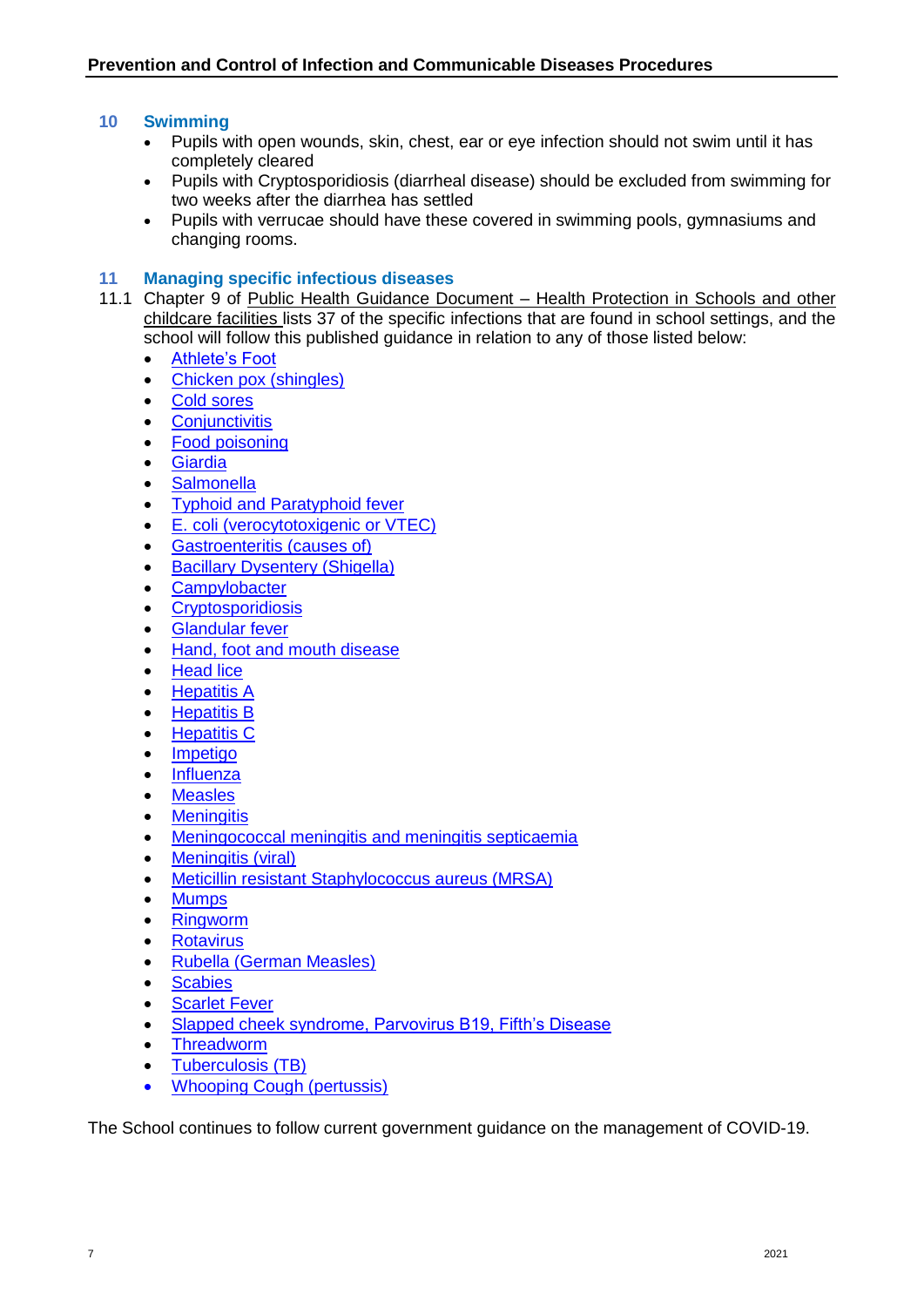#### **12 Notifiable Diseases and Health Protection Team Contact Details**

- 12.1 It is a statutory requirement that doctors report a notifiable disease to the proper officer of the Local Authority (usually a consultant in communicable disease control) and schools may be required via local agreed arrangements to inform their local Health Protection Team. <https://www.gov.uk/health-protection-team>
- 12.2 The school will need to notify Ofsted of any notifiable disease of any child in their care, and this must be within 14 days of the incident occurring.
- 12.3 Diseases notifiable (to Local Authority Proper Officers) under the Health Protection (Notification) Regulations 2010:
	- acute encephalitis
	- acute meningitis
	- acute poliomyelitis
	- acute infectious hepatitis
	- anthrax
	- botulism
	- **brucellosis**
	- cholera
	- diphtheria
	- enteric fever (typhoid or paratyphoid fever)
	- food poisoning
	- haemolytic uraemic syndrome (HUS)
	- infectious bloody diarrhoea
	- invasive group A streptococcal disease and scarlet fever
	- legionnaires' disease
	- **leprosy**
	- malaria
	- measles
	- meningococcal septicaemia
	- mumps
	- plague
	- **rabies**
	- rubella
	- **SARS**
	- smallpox
	- tetanus
	- tuberculosis
	- typhus
	- viral haemorrhagic fever (VHF)
	- whooping cough
	- vellow fever
- 12.4 It remains the responsibility of the Head to report any notifiable diseases or outbreaks to Regional Office using the SIRF (Serious Incident Reporting Form).

#### **13 Outbreaks**

- 13.1 An outbreak or incident may be defined as:
	- an incident in which two or more people experiencing a similar illness are linked in time or place
	- a greater than expected rate of infection compared with the usual background rate for the place and time where the outbreak has occurred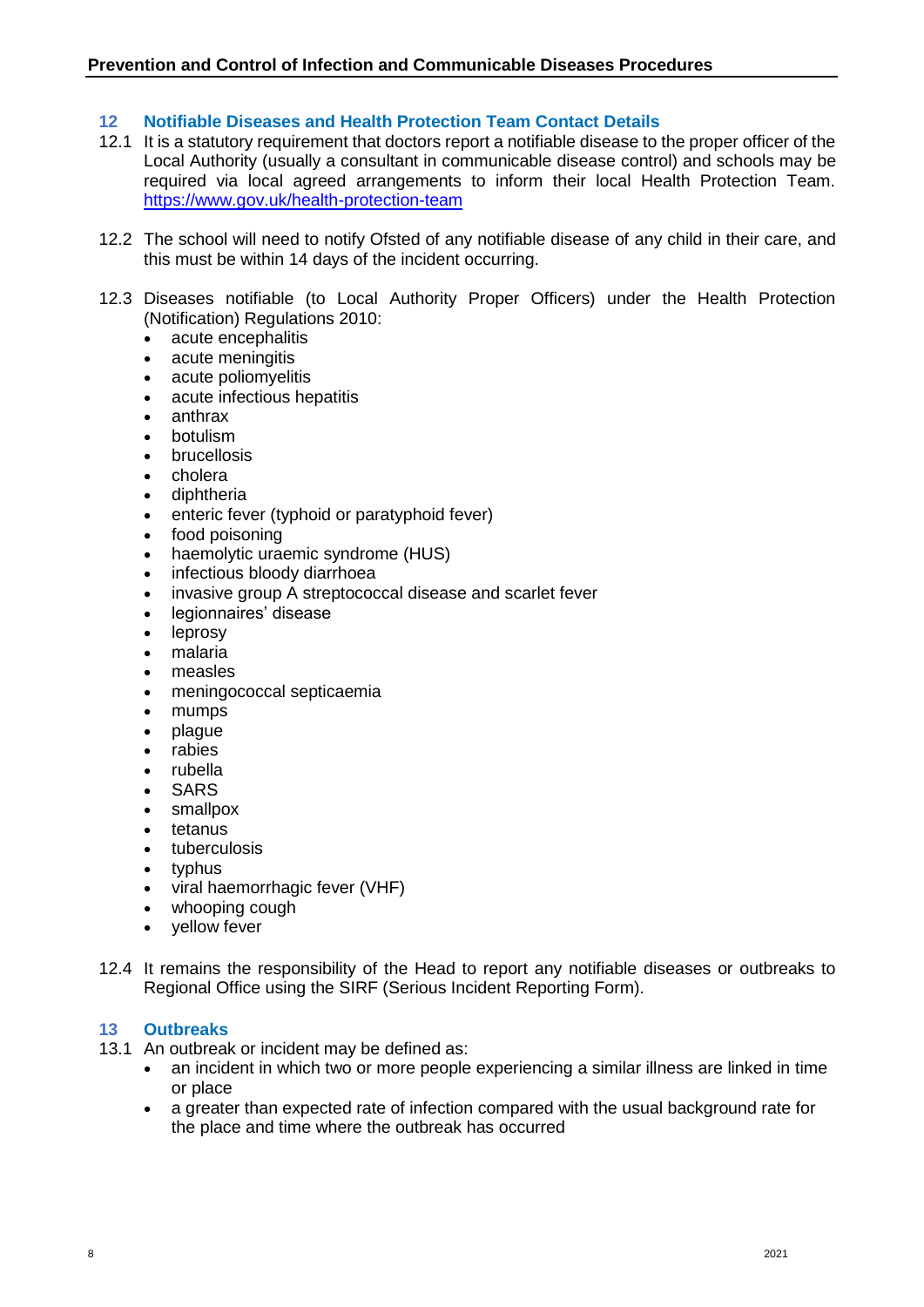For example:

- 2 or more cases of diarrhoea and/or vomiting which are in the same classroom, shared communal areas or taking part in the same activities
- higher than usual number of people diagnosed with scabies
- higher than usual number of people diagnosed with scarlet fever
- two or more cases of measles at the school or other childcare setting

#### 13.2 When to report

Heads/SLT should contact their local health protection team as soon as they suspect an outbreak to discuss the situation and agree if any actions are needed. It is useful to have the information listed below available before this discussion as it will help to inform the size and nature of the outbreak:

- total numbers affected (staff and children)
- symptoms
- date(s) when symptoms started
- number of classes affected
- 13.3 How to report

Childcare settings are asked to telephone their local HPT as soon as possible to report any serious or unusual illness particularly for:

- Escherichia coli (VTEC) (also called E.coli 0157) or E coli VTEC infection
- food poisoning
- **hepatitis**
- measles, mumps, rubella (rubella is also called German measles)
- meningitis
- tuberculosis
- typhoid
- whooping cough (also called pertussis)

Your local HPT can also draft letters and provide factsheets for parents and carers to ensure the most up to date information is given.

13.4 Enhanced cleaning during an outbreak of infection

In the event of an outbreak of infection at your school, your local health protection team will recommend enhanced or more frequent cleaning, to help reduce transmission. Advice may be given to ensure twice daily cleaning of areas (with particular attention to door handles, toilet flushes and taps) and communal areas where surfaces can easily become contaminated such as handrails. Plans should be developed for such an event on how the school might carry this out which could also include during term time. Dedicated cleaning equipment must be colour coded according to area of use.

13.5 Diarrhoea and vomiting outbreak – schools checklist The school will use Appendix 3 from Public Health Guidance Document – Health Protection in Schools and other childcare facilities - Diarrhoea and Vomiting Outbreak checklist during an outbreak and this will be signed off by the Head.

#### **14 Exclusion**

14.1 When pupils are suffering from infectious diseases they should be excluded from school on medical grounds for the minimum period recommended as per exclusion table below. Formal exclusion of pupils from school on medical grounds is enforceable by the Head only. In exceptional cases, when parents insist on the return of their child to school when the child still poses a risk to others, the school, by serving notice on the child's parents or carers, require that they keep the child away from school until they no longer pose a risk to others.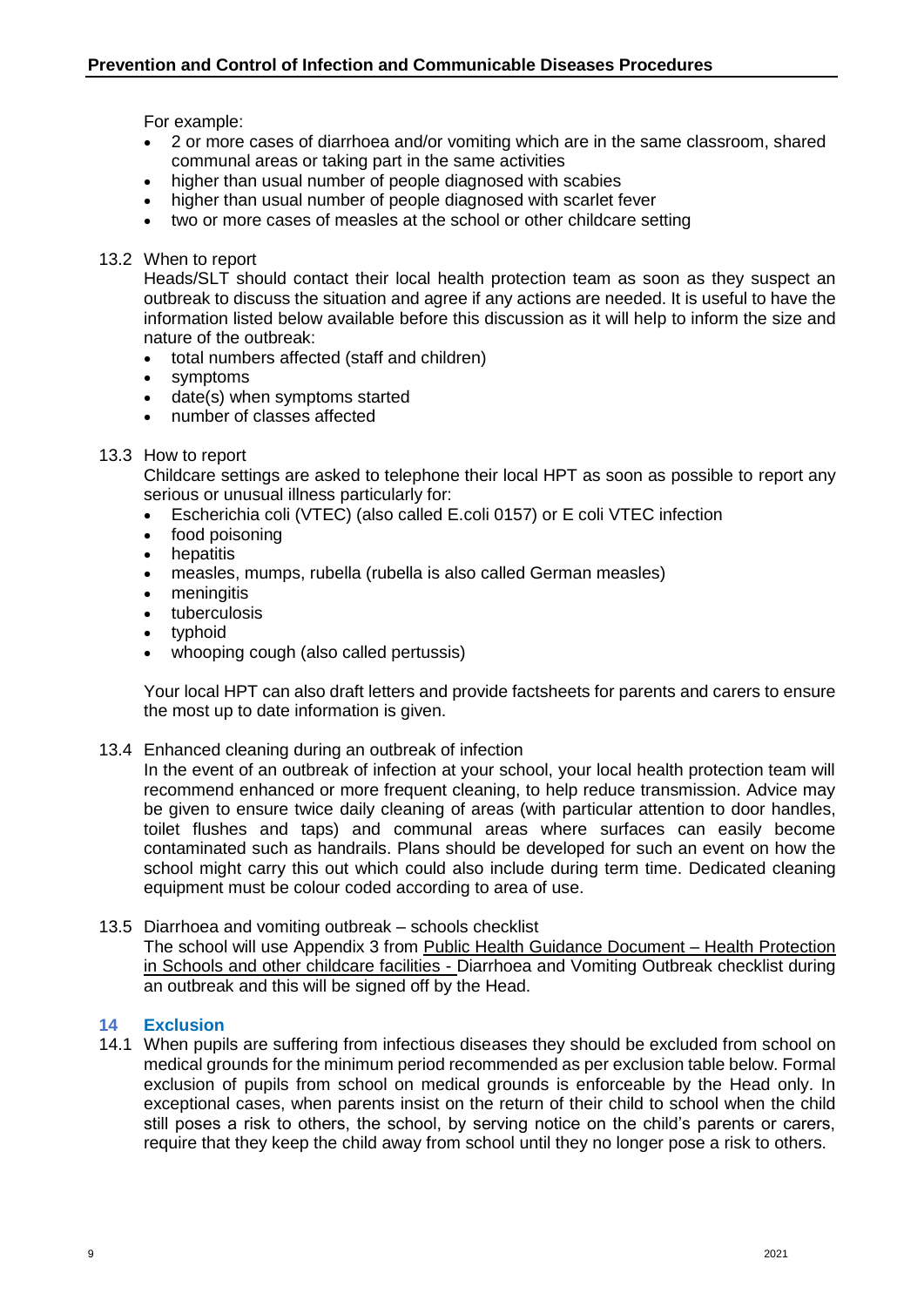|                                                      | <b>Exclusion table</b>                                                                                |                                                                                                                                                                        |
|------------------------------------------------------|-------------------------------------------------------------------------------------------------------|------------------------------------------------------------------------------------------------------------------------------------------------------------------------|
| <b>Infection</b>                                     | <b>Exclusion period</b>                                                                               | <b>Comments</b>                                                                                                                                                        |
| Athlete's foot                                       | None                                                                                                  | Athlete's foot is not a serious condition. Treatment is<br>recommended.                                                                                                |
| Chicken pox                                          | Five days from onset of rash and all the<br>lesions have crusted over                                 |                                                                                                                                                                        |
| Cold<br>(herpes None<br>sores<br>simplex)            |                                                                                                       | Avoid kissing and contact with the sores. Cold sores are<br>generally mild and heal without treatment                                                                  |
| Conjunctivitis                                       | None                                                                                                  | If an outbreak/cluster occurs, consult your local HPT                                                                                                                  |
| Diarrhoea and vomiting                               | Whilst symptomatic and 48 hours after<br>the last symptoms.                                           | See section in chapter 9                                                                                                                                               |
| Diphtheria *                                         | Exclusion is essential. Always consult<br>with your local HPT                                         | Preventable by vaccination. Family contacts must be<br>excluded until cleared to return by your local HPT                                                              |
| Flu (influenza)                                      | Until recovered                                                                                       | Report outbreaks to your local HPT.                                                                                                                                    |
| Glandular fever                                      | None                                                                                                  |                                                                                                                                                                        |
| Hand foot and mouth                                  | None                                                                                                  | Contact your local HPT if a large numbers of children are<br>affected.<br>Exclusion may be considered in some<br>circumstances                                         |
| <b>Head lice</b>                                     | None                                                                                                  | Treatment recommended only when live lice seen                                                                                                                         |
| Hepatitis A*                                         | Exclude until seven days after onset of<br>jaundice (or 7 days after symptom<br>onset if no jaundice) | In an outbreak of hepatitis A, your local HPT will advise<br>on control measures                                                                                       |
| Hepatitis B*, C*, HIV                                | None                                                                                                  | Hepatitis B and C and HIV are blood borne viruses that<br>are not infectious through casual contact. Contact your<br>local HPT for more advice                         |
| Impetigo                                             | Until lesions are crusted /healed or 48<br>hours after starting antibiotic treatment                  | Antibiotic treatment speeds healing and reduces the<br>infectious period.                                                                                              |
| Measles*                                             | Four days from onset of rash and<br>recovered                                                         | Preventable by vaccination (2 doses of MMR). Promote<br>MMR for all pupils and staff. Pregnant staff contacts<br>should seek prompt advice from their GP or midwife    |
| Meningococcal<br>meningitis*/<br>septicaemia*        | Until recovered                                                                                       | Meningitis ACWY and B are preventable by vaccination<br>(see national schedule @ www.nhs.uk). Your local HPT<br>will advise on any action needed                       |
| Meningitis* due to other Until recovered<br>bacteria |                                                                                                       | Hib and pneumococcal meningitis are preventable by<br>vaccination (see national schedule @ www.nhs.uk) Your<br>local HPT will advise on any action needed              |
| Meningitis viral*                                    | None                                                                                                  | Milder illness than bacterial meningitis. Siblings and other<br>close contacts of a case need not be excluded.                                                         |
| <b>MRSA</b>                                          | None                                                                                                  | hygiene,<br>particular<br>handwashing<br>Good<br>in<br>and<br>environmental cleaning, are important to minimise<br>spread. Contact your local HPT for more information |
| Mumps*                                               | Five days after onset of swelling                                                                     | Preventable by vaccination with 2 doses of MMR (see<br>national schedule @ www.nhs.uk). Promote MMR for all<br>pupils and staff.                                       |

#### **Exclusion table**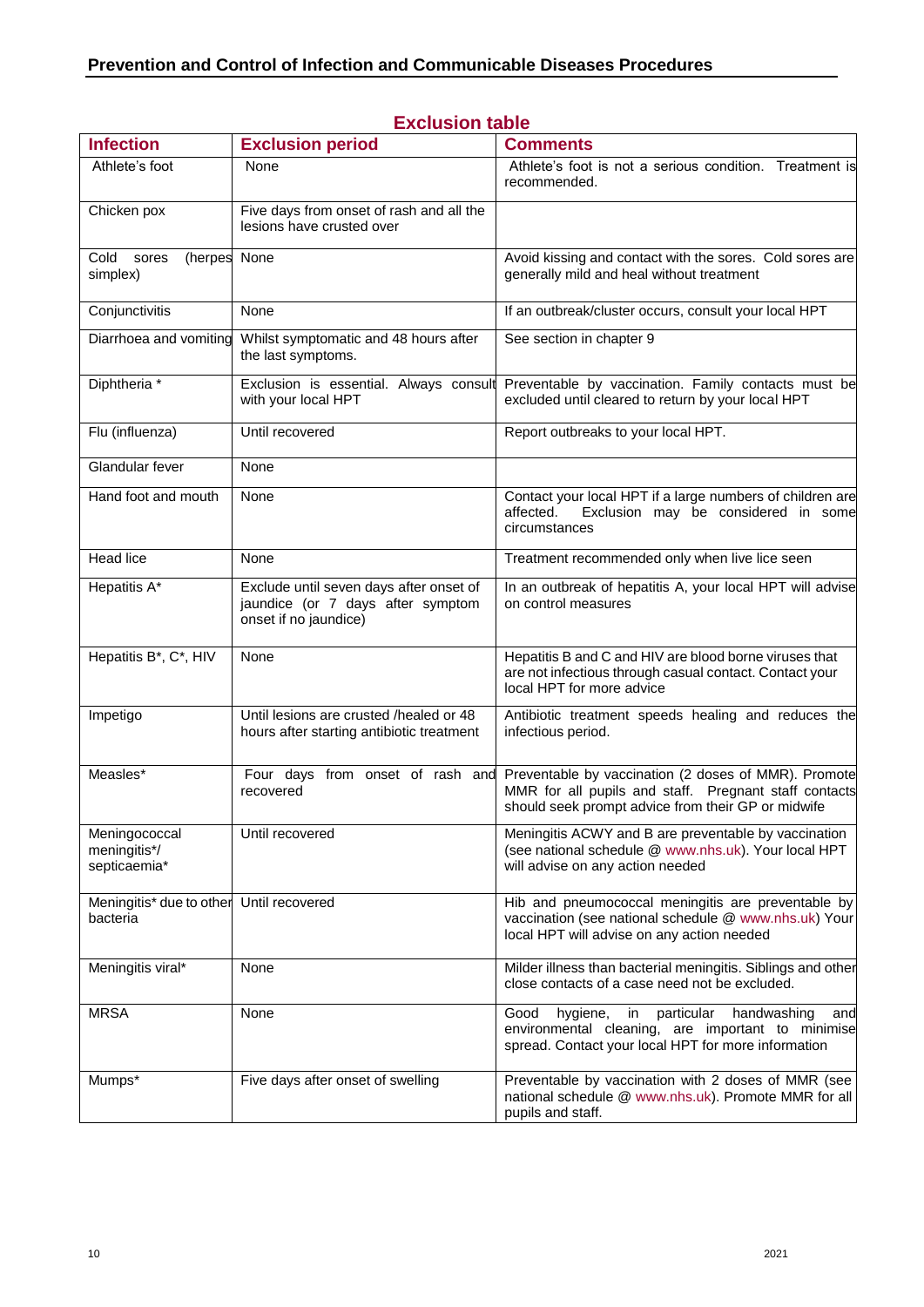#### **Prevention and Control of Infection and Communicable Diseases Procedures**

| <b>Infection</b>                                             | <b>Exclusion period</b>                                                                                            | <b>Comments</b>                                                                                                                                                                                                |
|--------------------------------------------------------------|--------------------------------------------------------------------------------------------------------------------|----------------------------------------------------------------------------------------------------------------------------------------------------------------------------------------------------------------|
| Ringworm                                                     | Not usually required.                                                                                              | Treatment is needed.                                                                                                                                                                                           |
| Rubella<br>(German<br>measles)                               | Four days from onset of rash                                                                                       | Preventable by vaccination with 2 doses of MMR (see<br>national schedule @ www.nhs.uk). Promote MMR for all<br>pupils and staff. Pregnant staff contacts should seek<br>prompt advice from their GP or midwife |
| Scarlet fever                                                | Exclude until 24hrs of appropriate<br>antibiotic treatment completed                                               | A person is infectious for 2-3 weeks if antibiotics are not<br>administered. In the event of two or more suspected<br>cases, please contact local health protection                                            |
| <b>Scabies</b>                                               | Can return after first treatment                                                                                   | Household and close contacts require treatment at the<br>same time.                                                                                                                                            |
| Slapped cheek /Fifth<br>disease/Parvo<br>virus<br><b>B19</b> | None (once rash has developed)                                                                                     | Pregnant contacts of case should consult with their GP<br>or midwife.                                                                                                                                          |
| Threadworms                                                  | None                                                                                                               | Treatment recommended for child & household                                                                                                                                                                    |
| Tonsillitis                                                  | None                                                                                                               | There are many causes but most cases are due to<br>viruses and do not need an antibiotic treatment                                                                                                             |
| Tuberculosis (TB)                                            | Always consult your<br>local HPT<br>BEFORE disseminating information to<br>staff/parents/carers                    | Only pulmonary (lung) TB is infectious to others. Needs<br>close, prolonged contact to spread                                                                                                                  |
| Warts and verrucae                                           | None                                                                                                               | Verrucae should be covered in swimming pools, gyms<br>and changing rooms                                                                                                                                       |
| Whooping cough<br>(pertussis)*                               | antibiotic<br>from<br>starting<br>Two<br>days<br>treatment, or 21 days from onset of<br>symptoms if no antibiotics | Preventable<br>vaccination.<br>After<br>by<br>treatment.<br>noninfectious coughing may continue for many weeks.<br>Your local HPT will organise any contact tracing                                            |

#### **\*denotes a notifiable disease. It is a statutory requirement that doctors report a notifiable disease to the proper officer of the local authority (usually a consultant in communicable disease control).**

Health Protection Agency (2010) Guidance on Infection Control in Schools and other Child Care Settings. HPA: London.

#### **15 References**

15.1 Public Health Guidance Document – Health Protection in Schools and other childcare facilities - published September 2017 (last updated February 2018). [https://www.gov.uk/government/publications/health-protection-in-schools-and-other](https://www.gov.uk/government/publications/health-protection-in-schools-and-other-childcare-facilities)[childcare-facilities](https://www.gov.uk/government/publications/health-protection-in-schools-and-other-childcare-facilities)